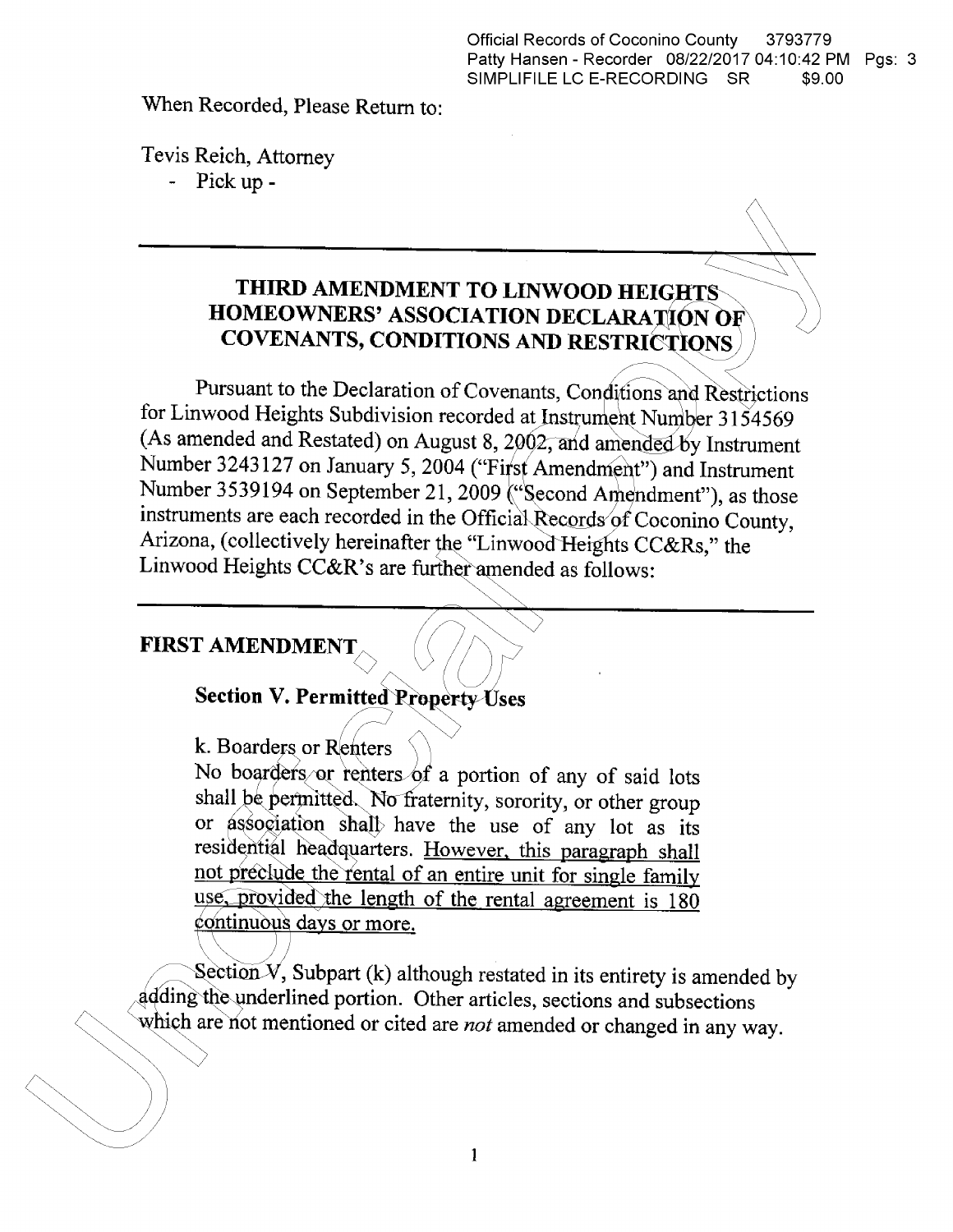**The officers signing below certifythat they have each reviewed and counted the ballots for the foregoing amendment. It is further certifiedthat quorum was established with <sup>65</sup> votes being cast and quorum was met pursuant to 3(e), as amended, of the CC&Rs, which satisfiesthe quorum requirements. The proposed amendment passed with an affirmative vote of <sup>47</sup> lots in favor of the amendment, <sup>18</sup> opposed. In accordance with Section X, subpart (b) of the CC&Rs, the amendment is approved and adopted by more than the number of lots necessary at <sup>a</sup> duly noticed meeting. The amendment was adopted at the annual meeting held on June 18, 2011; however, no violation of this amended provision shall be enforced unless occurring or arising after the recordation of this amendment.**

#### **SECOND AMENDMENT**

#### **Section IIL Meetings**

**a. Annual Meeting**

**The Association's annual meeting shall be the third Saturday in June July, at <sup>a</sup> place in or near Flagstaff, Arizona as determined by the Association's Board of Directors.**

**Section III,Subpart (a) although restated in itsentirety,is amended by changing the meeting month from June to July. Other articles,sections and subsections which are not mentioned or cited are not amended or changed in any way.**

**The officers signing below certifythat they have each reviewed and counted the ballots for the foregoing amendment. It is further certifiedthat quorum was established with <sup>65</sup> votes being cast and quorum was met pursuant to 3(e), as amended, of the CC&Rs, which satisfiesthe quorum requirements.. The proposed amendment passed with an affirmative vote of <sup>59</sup> lots in favor of the amendment, <sup>6</sup> opposed. In accordance with Section X, subpart (b) of the CC&Rs, the amendment is approved and adopted by more than the number of lots necessary at <sup>a</sup> duly noticed meeting. The amendment was adopted at the annual meeting held on June 16, 2012.**